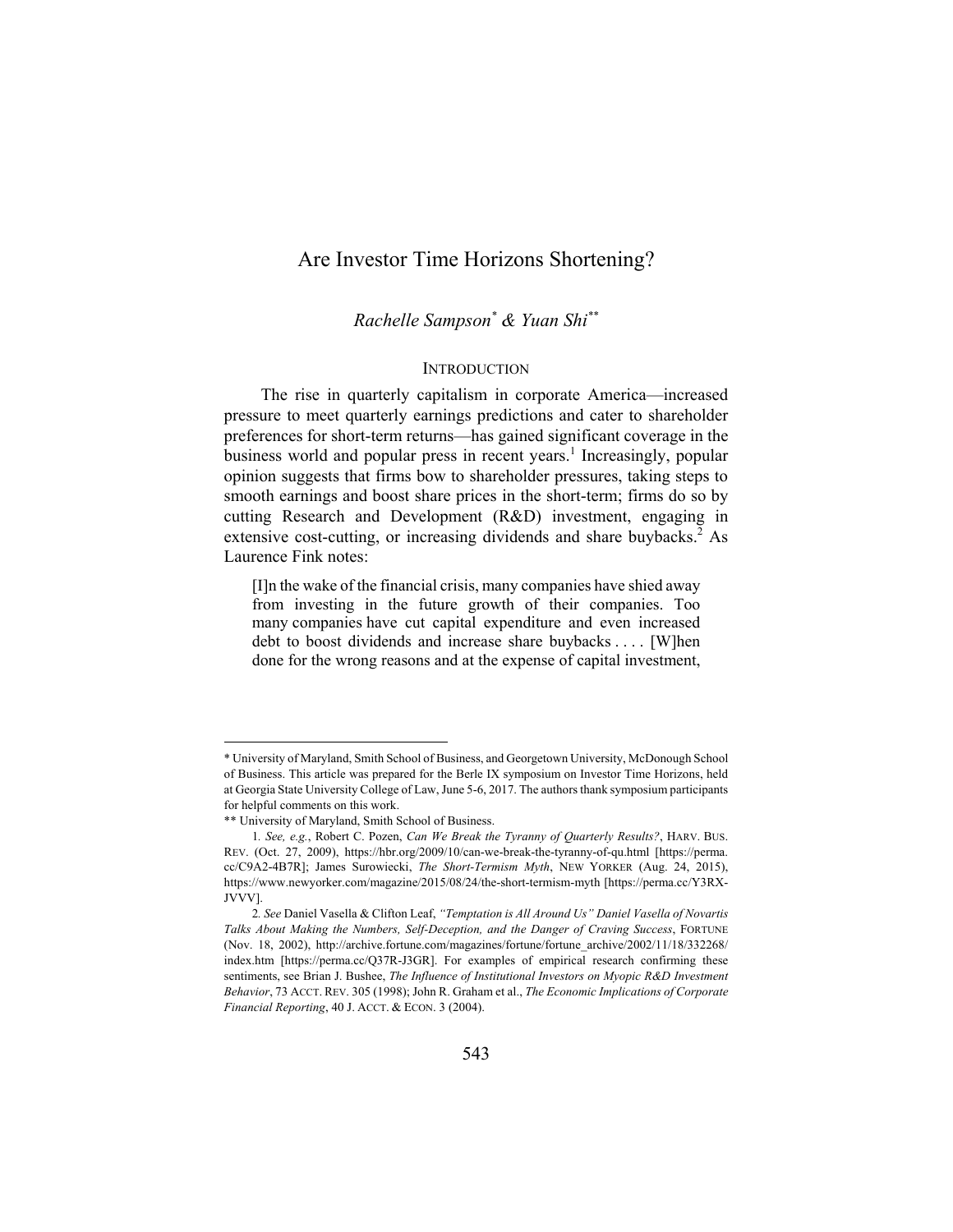[returning cash to shareholders] can jeopardize a company's ability to generate sustainable long-term returns.<sup>3</sup>

These observations suggest that firms are engaged in behavior intended to boost share prices in response to increasingly impatient shareholders. Evaluating whether investor time horizons are, in fact, shifting is of critical importance not only to firms but to the economy as a whole. Short-termism has been called "one of the greatest threats to America's enduring prosperity."4

Recent estimates at the industry level show that investor discount rates have increased in recent years, supporting the notion that shorttermism is on the rise.<sup>5</sup> However, we do not have evidence at the firm level documenting whether and how market discounting is changing over time or how such discounting differs between firms according to firm behavior and characteristics. A recent article by Sampson and Shi estimates market discounting at the firm level as a proxy for investor time horizons, which not only reveals how time horizons have changed but also how they vary between firms.<sup>6</sup> Below, we discuss some observations on changing investor behavior, followed by a review of the evidence presented by Sampson and Shi. We conclude with a brief evaluation of why increased market discounting suggests that investor time horizons are shortening as well as what this means for firms.

### I. RECENT CHANGES IN INVESTOR IDENTITY AND BEHAVIOR

Investor characteristics appear to have changed significantly over the past decades, both in terms of the identity of the investors themselves as well as their behavior. Since 1950, a massive shift has taken place where many institutional owners have replaced direct, retail holdings of shares; in 1950, ninety-two percent of shares were held by individual investors, and by 2006, that number had declined to thirty-two percent. Institutional ownership climbed from eight percent to sixty-eight percent over the same time period.<sup>7</sup> At the same time, holding periods for shares collapsed from

 <sup>3</sup>*.* Letter from Laurence D. Fink, Chairman & CEO, BlackRock, to Corporates (Mar. 21, 2014), http://online.wsj.com/public/resources/documents/blackrockletter.pdf [https://perma.cc/4ZWE-TW2R].

 <sup>4.</sup> Joe Biden, *How Short-Termism Saps the Economy*, WALL ST. J. (Sept. 27, 2016), https:// www.wsj.com/articles/how-short-termism-saps-the-economy-1475018087.

 <sup>5.</sup> *See generally* Richard Davies et al., *Measuring the Cost of Short-Termism*, J. FIN. STABILITY, June 2014, at 16.

 <sup>6.</sup> Rachelle C. Sampson & Yuan Shi, *Are US Markets Becoming More Short-Term Oriented? Evidence and Implications of Market Discounting of Firms, 1980-2013* (Working Paper, Oct. 1, 2017) https://ssrn.com/abstract=2837524.

 <sup>7.</sup> Ronald J. Gilson & Jeffrey N. Gordon, *The Agency Costs of Agency Capitalism: Activist Investors and the Revaluation of Governance Rights*, 113 COLUM. L. REV. 863, 875 (2013); John C. Bogle, Founder & Former Chairman, Vanguard Grp., Remarks at the Miller Center of Public Affairs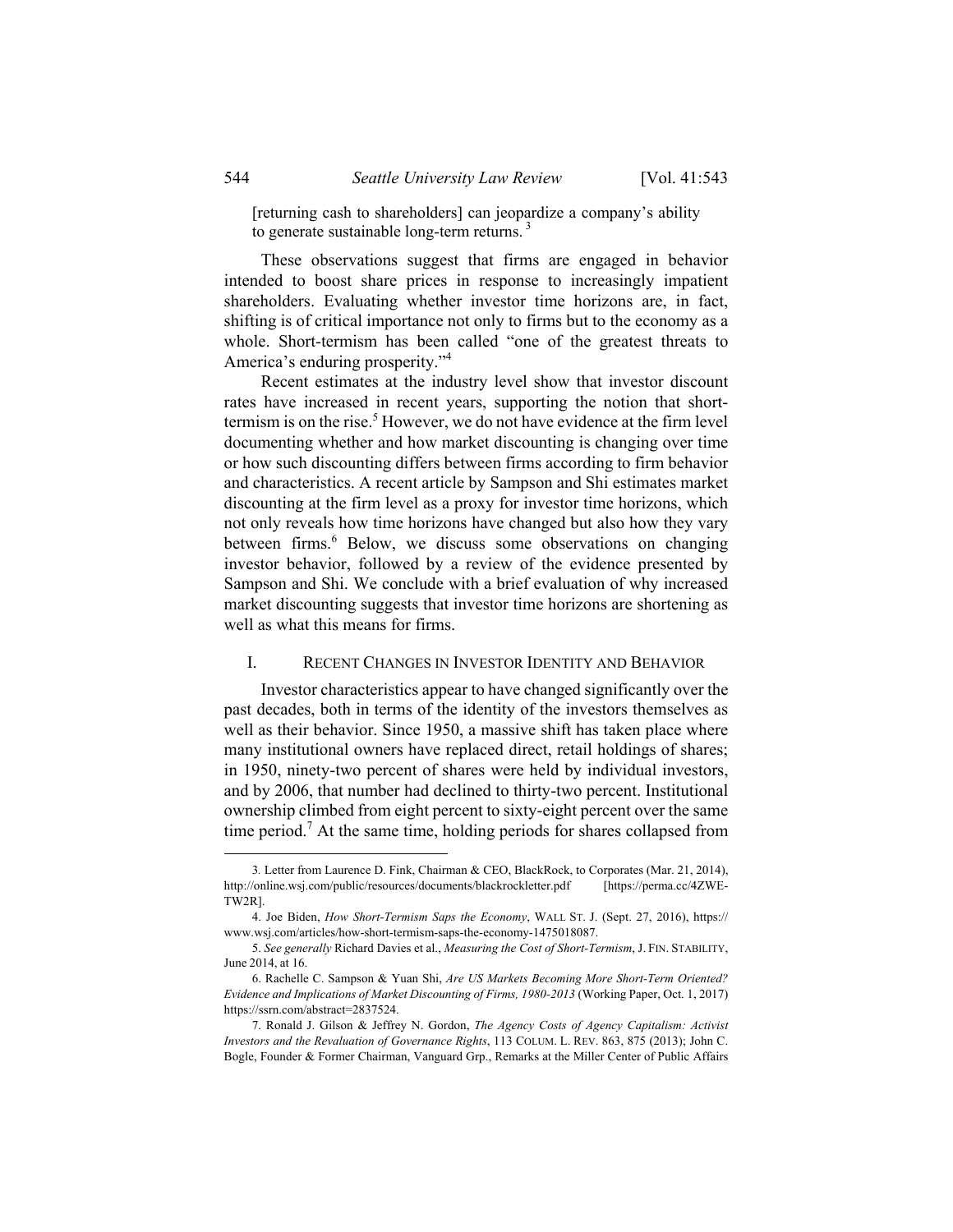the average of seven years in  $1940<sup>8</sup>$  to seventeen weeks in  $2015<sup>9</sup>$ Shortening holding periods will likely result in greater impatience for returns; however, some institutional investors are more patient than others and the effect of institutional investors on discounting may hinge on such behavioral differences.

Bushee categorizes institutional investor behavior into three main groups: dedicated (investors with concentrated holdings and low turnover), transient (characterized by high turnover and diversification), and quasi-indexers (widely diversified holdings but lower turnover).<sup>10</sup> Higher turnover generally puts greater short-term pressure on firms. Bushee shows that firms held by more transient institutional investors are more likely to cut R&D spending in order to make earnings targets; this translates into lower firm value in long-term earnings.<sup>11</sup> In contrast, when held by more dedicated institutional investors, firms are less likely to make such cuts in spending to meet analyst expectations for earnings.<sup>12</sup> Sampson and Shi also report that the composition of institutional owners has changed drastically over time: in 1981, dedicated and transient investors each made up about fourteen percent of institutional owners, while in 2013, transient owners composed thirty-three percent of such investors and dedicated owners constituted only three percent of such investors.<sup>13</sup>

These fundamental shifts in investor identity and behavior to favor more short-term holdings have direct implications for firm behavior. Firm executives are increasingly paid via stock-based compensation, the value of which depends critically on share price. This is one of the most direct mechanisms that investors can use to influence firm behavior and strategy. Despite this identified link between investor preferences and firm behavior, we lack a more direct measure of how markets discount firms and whether this shows shifting investor time horizons. Sampson and Shi identify such a measure, estimate the link with firm characteristics, and discuss why such a measure captures investor time horizons.<sup>14</sup>

10. Bushee, *supra* note 2, at 305–33.

 11. Brian J. Bushee, *Do Institutional Investors Prefer Near-Term Earnings over Long-Run Value?*, 18 CONTEMP. ACCT. RES. 207 (2001).

12*. Id.*

1

at the University of Virginia (Feb. 8, 2006), https://www.vanguard.com/bogle\_site/sp20060208.htm [https://perma.cc/ZXU9-D7R7].

 <sup>8.</sup> Andy Haldane, Exec. Dir. Fin. Stability, Bank of Eng., Patience and Finance, Speech at the Oxford China Business Forum in Beijing (Sept. 9, 2010), http://www.bankofengland.co.uk/archive/ Documents/historicpubs/speeches/2010/speech445.pdf [https://perma.cc/9KPX-9DQD].

 <sup>9.</sup> Jason Zweig, *Why Hair-Trigger Traders Lose the Race*, WALL ST. J. (Apr. 10, 2015), https:// blogs.wsj.com/moneybeat/2015/04/10/why-hair-trigger-stock-traders-lose-the-race/.

 <sup>13.</sup> Quasi-indexers make up the remainder and represent the largest category of institutional block holders at 64% in 2013, with uncategorized institutions taking up the balance. These statistics do not appear in the working paper but are available upon request.

 <sup>14.</sup> Sampson & Shi, *supra* note 6.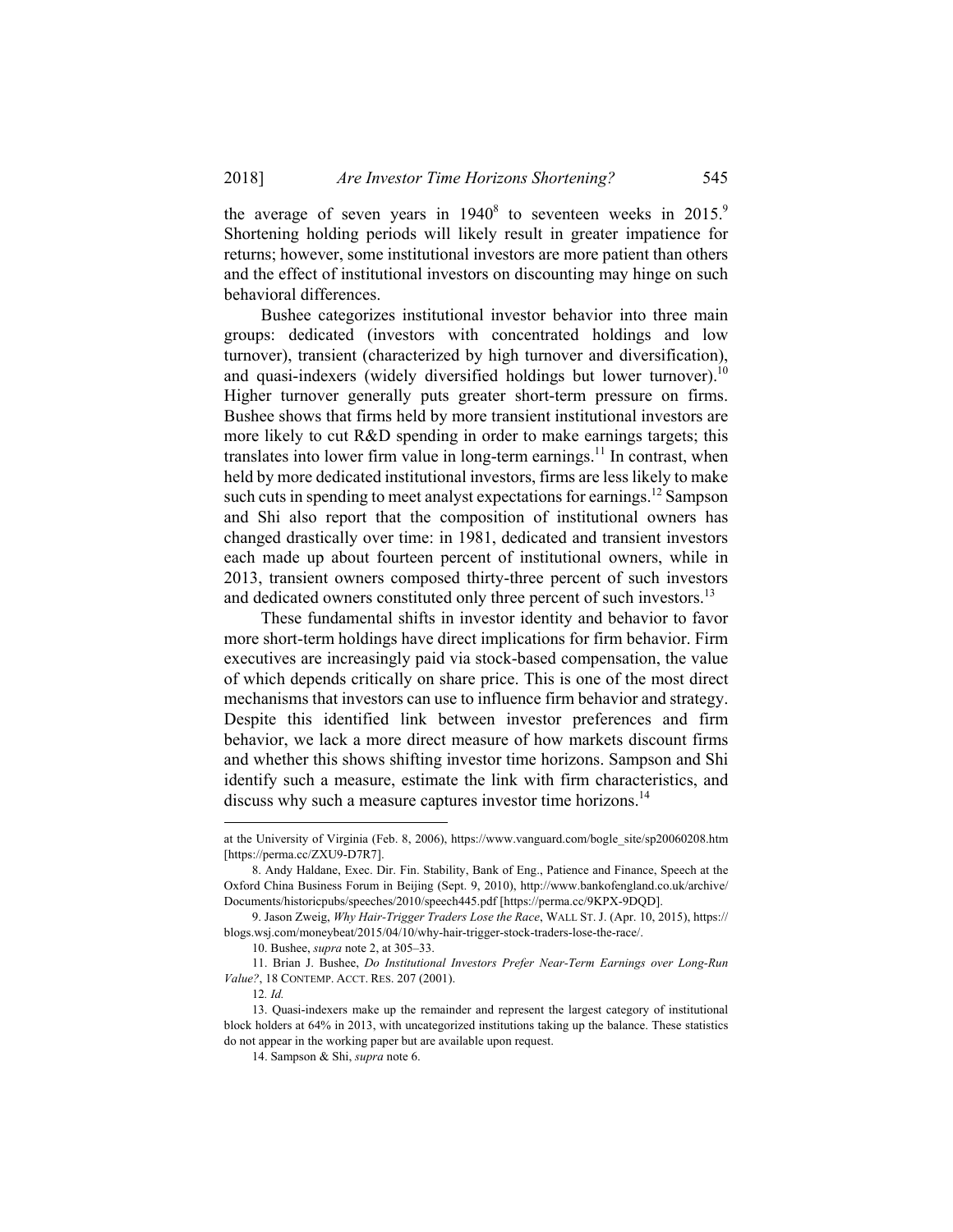# II. ESTIMATING MARKET DISCOUNTING: A LINK WITH INVESTOR TIME HORIZONS

To capture investor time horizons, Sampson and Shi adapt the market discounting measure used by Davies and others.15 This measure is based on a capital asset pricing model of stock prices, whereby stock price is modeled as a function of expected future dividends and a terminal stock price and discounted by variables capturing the cost of capital specifically, the risk-free interest rate and company-specific risk premium. In essence, the measure is an evaluation of a stock as investment, assuming (in the case of Sampson and Shi) that the stock is held for five years and then sold at the end of the investment period. Traditional finance models hold that present stock prices are not only a reflection of past firm behavior, but expectations for the future in terms of dividends and stock price appreciation. A market discount factor is added to this traditional asset pricing model. If there is no additional discounting by the market over and above the firm's cost of capital, then the market discount factor should be equal to one. Sampson and Shi estimate this market discount factor using information on all firms listed on the New York Stock Exchange and NASDAQ exchange over the years from 1980 to 2013  $(inclusive).$ <sup>16</sup> A non-linear random coefficient model is used in order to generate firm-specific estimates of market discounting over time. Sampson and Shi transform this variable postestimation so that higher values represent greater market discounting of firms.<sup>17</sup>

Results from this estimation display several striking trends. First, market discounting shows some volatility over time, particularly around market-wide financial shocks such as the dot-com bubble and financial crisis of 2007–2008. Market discounting also demonstrates an unequivocal rise over time. Several alternative measures and robustness checks confirm this trend. To ensure that this rise is not simply an artifact of shifting composition of listed firms on the U.S. stock exchanges, Sampson and Shi also graph within firm movement of market discounting over time;18 this graph reveals that market discounting not only increased market-wide over 1980 to 2013 but also increased within firms for the vast majority of the sample.<sup>19</sup>

An examination of market discounting across industries reveals similar patterns, but interestingly also reveals significant between-firm

- 17*. Id.*
- 18*. Id.*

 <sup>15</sup>*. Id.* 

<sup>16</sup>*. Id.*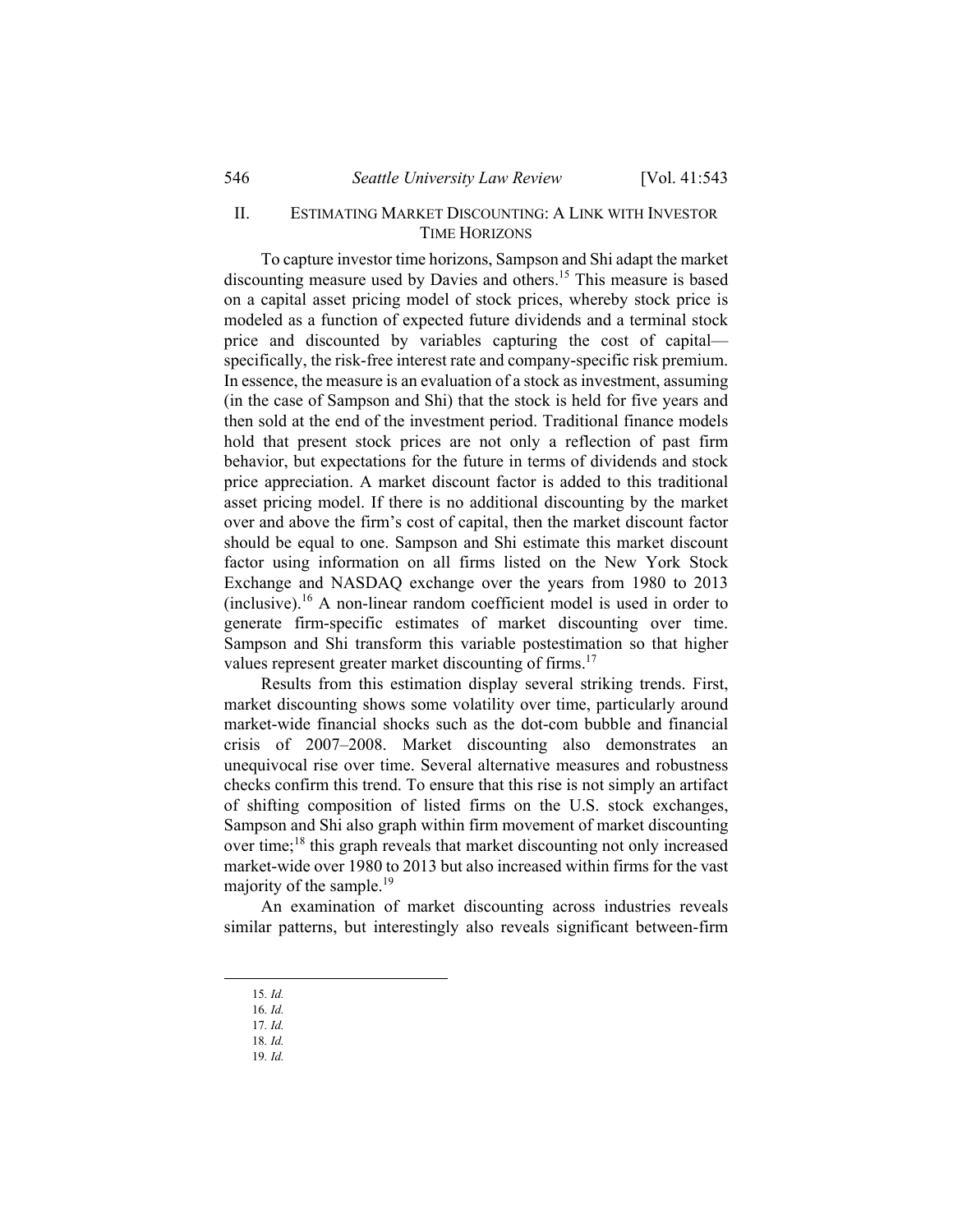heterogeneity.<sup>20</sup> To explore this heterogeneity and corroborate market discounting as a proxy for time horizons, Sampson and Shi estimate the relationship between a firm's discount by the market and that firm's behavior and characteristics.<sup>21</sup> Specifically, the market discount is regressed on measures capturing past firm investment behavior, ownership by different types of institutional investors, and other measures capturing the market's short-term pressures on firms.<sup>22</sup> These measures represent proxies identified by earlier research that are correlated with firm investment horizons and behavior.

Results from Sampson and Shi's estimation show that market discounting is strongly correlated in expected ways with these variables.<sup>23</sup> Firm investments in research and development as well as capital equipment are typically characterized by longer-term payoffs and, thus, signal a more distant investment horizon. Consistent with this logic, such investments are negatively correlated with market discounting.<sup>24</sup> In contrast, a firm's market discount is positively correlated with its transient institutional investor holdings, but negatively correlated with its dedicated holdings. These results are as projected: institutional owners that hold shares for longer periods of time place less pressure on firms to generate short-term returns. Other previously identified measures to capture external pressures on firms to generate short-term returns include the extent of analyst coverage, the threat of shareholder activism, and the firm's earnings response coefficient (i.e., how responsive the firm's stock price is to earnings announcements). These variables are all positively correlated with a firm's market discount, as anticipated. Overall, Sampson and Shi interpret these consistent correlations as evidence that market discounting does embody time horizons.<sup>25</sup>

# III. IMPLICATIONS OF SHORTENING INVESTOR TIME HORIZONS

As previously discussed, market discounting reflects past firm behavior and future expectations for performance, as well as preferences around firm actions. Sampson and Shi highlight a number of firm examples to illustrate this point. Some firms, such as Ericsson, are heavily discounted by the market for R&D investments of a type that are disapproved of by analysts; these analysts opined that Ericsson was "doing

25*. Id.*

 <sup>20</sup>*. Id.*

<sup>21</sup>*. Id.*

<sup>22</sup>*. Id.*

<sup>23</sup>*. Id.* 24. *Id.*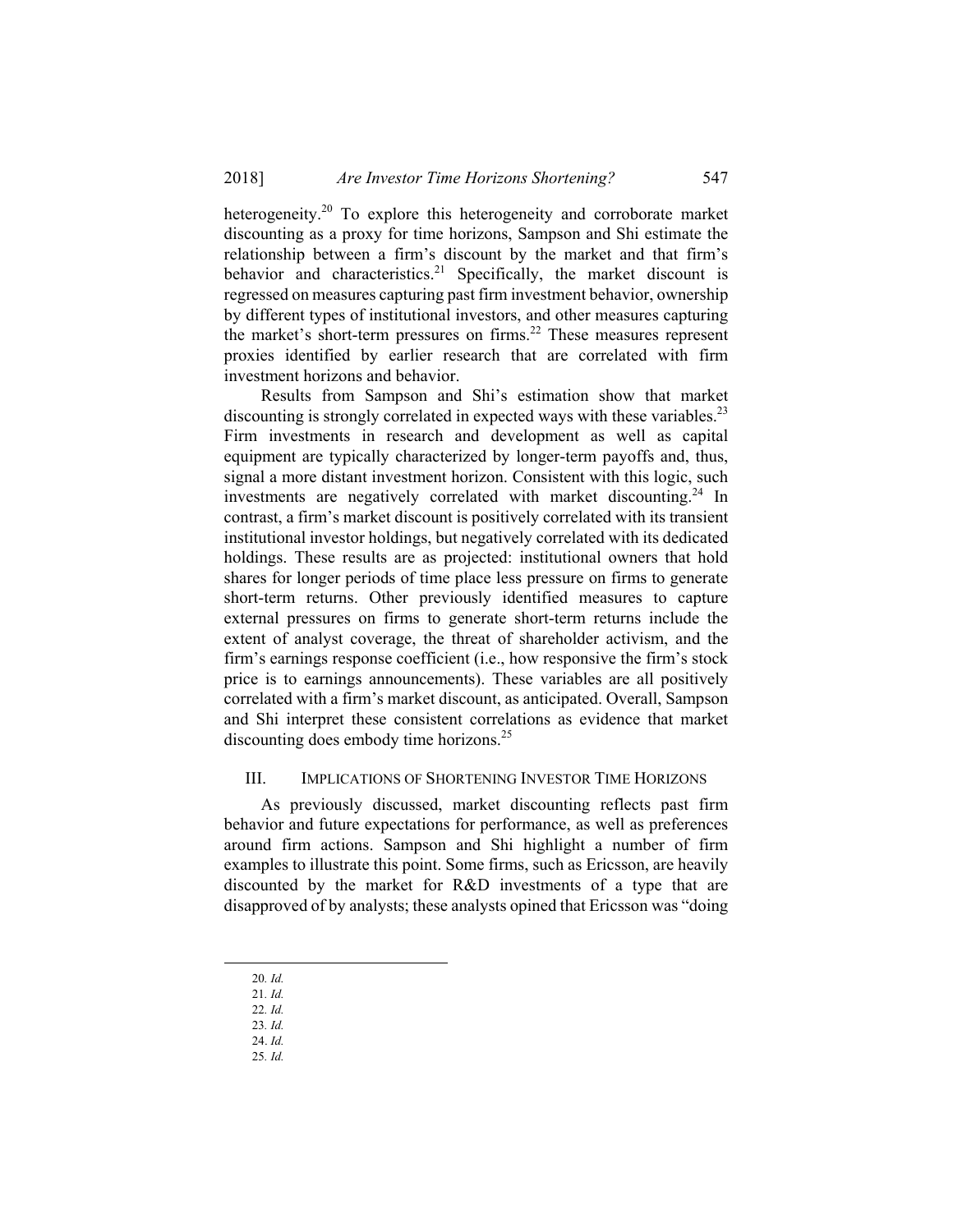too many things" and was spread too thin.<sup>26</sup> Microsoft, in contrast, also invested significant sums in R&D but was much less discounted by the markets.<sup>27</sup> Several other examples demonstrate how market discounting encompasses investor preferences for firm behavior. While these anecdotes explain firm heterogeneity in market discounting, they do not explain the market-wide trends.

Sampson and Shi also propose several systemic, market-wide factors that affect how investors discount firms.28 These factors are likely linked to rising uncertainty and compressed cycles of investment and production in the market, resulting from increased firm exposure to globalization, rapid technological change, and market-wide financial shocks. In light of these overall trends, it may be rational for investors to prefer short-term returns over more uncertain, longer-term payoffs. However, given the ability of investors to pressure firms via influence over share price, it becomes critically important that investor time horizons match what is optimal for firms.

Empirical evidence reveals the issues that arise when firms bow to market pressures. Survey-based and larger-scale empirical evidence from other studies show that managers will forgo profitable investments<sup>29</sup> and cut  $R&D^{30}$  to smooth earnings. Firms may invest less in durables when they have extensive analyst coverage, which makes stock prices more volatile and responsive to news.31 If investment options are not transparent to the market, firms have been found to cater to shareholder preferences and invest suboptimally.<sup>32</sup> Firms have also failed to make necessary investments in response to industry technological shifts in order to conform to analyst expectations.<sup>33</sup>

The research above highlights that, for some firms, rising investor impatience can lead to suboptimal firm investment. However, for other firms, pressure to generate short-term returns is an important discipline to

 <sup>26</sup>*.* Stephen D. Moore, *Ericsson Seeks to Calm Investors' Jitters—CEO Aims to Balance Research, Profit Needs*, WALL ST. J. (EUROPE EDITION) (Nov. 26, 1993).

 <sup>27.</sup> Sampson & Shi, *supra* note 6.

 <sup>28.</sup> *Id.*

<sup>29</sup>*. See generally* Graham et al., *supra* note 2.

 <sup>30.</sup> Bushee, supra note 2.

 <sup>31.</sup> Mark R. DesJardine, Under Pressure: The Causal Effect of Financial Analyst Coverage on Long-Term Capital Investments, (Aug. 25, 2015) (unpublished manuscript), https://papers.ssrn.com/ sol3/papers.cfm?abstract\_id=2650729.

<sup>32</sup>*. See generally* Christopher Polk & Paola Sapienza, *The Stock Market and Corporate Investment: A Test of Catering Theory*, 22 REV. FIN. STUD. 187 (2009), http://citeseerx.ist.psu.edu/ viewdoc/download?doi=10.1.1.366.6099&rep=rep1&type=pdf [https://perma.cc/9CUF-MPMM].

<sup>33</sup>*. See generally* Mary J. Benner & Ram Ranganathan, *Measuring Up? Persistence and Change in Analysts' Evaluative Schemas Following Technical Change*, 28 ORG. SCI. 760 (2017).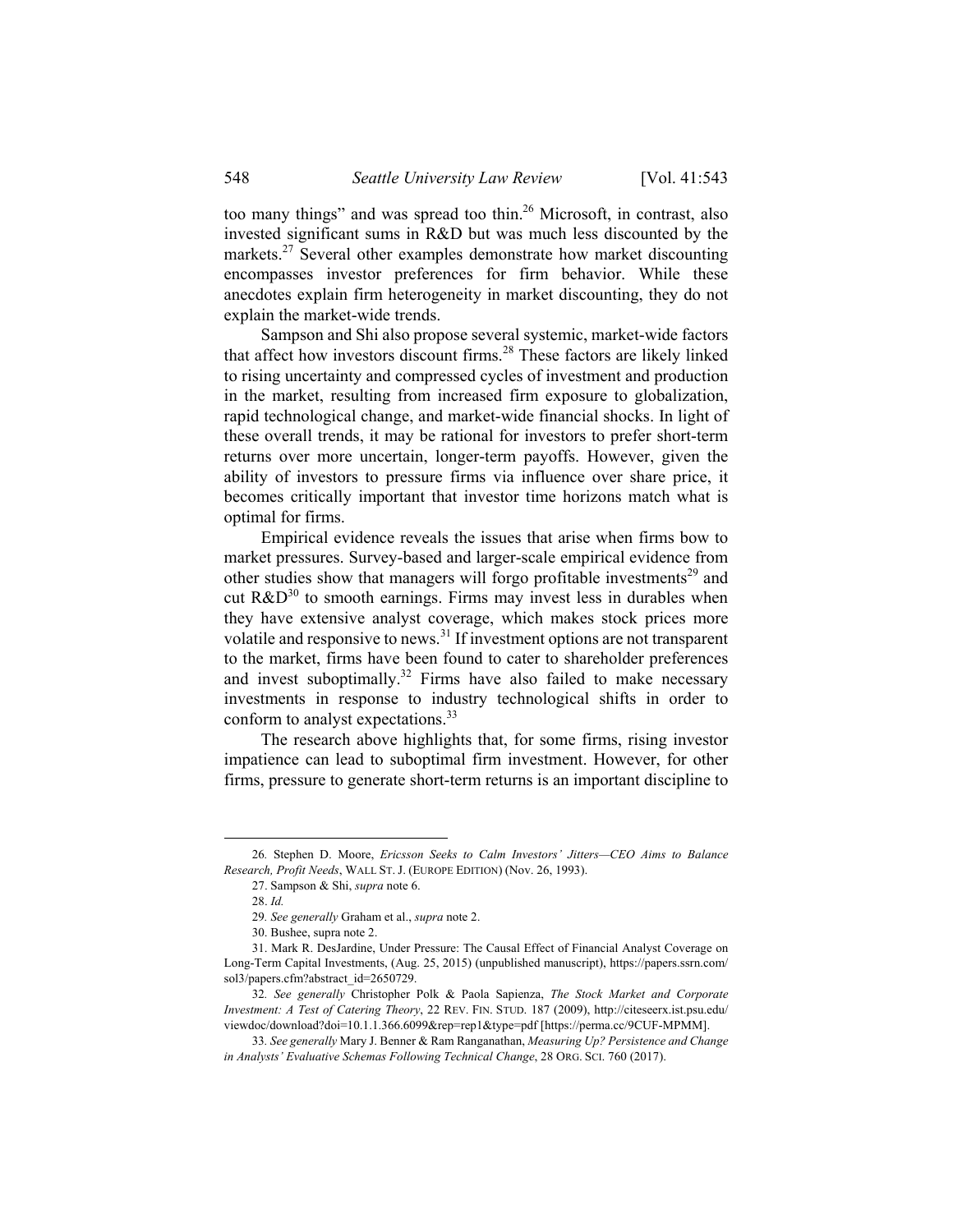constrain the firm from unprofitable and opportunistic investments.<sup>34</sup> The question then becomes how to evaluate the market-wide upward shift in discounting identified by Sampson and Shi. Since Sampson and Shi observe that market discounting is increasing for the vast majority of firms listed on U.S. stock exchanges, it seems likely that, for at least some firms, an appropriate match between investor and firm investment time horizons will not be had. This may lead not only to potential underinvestment in critical factors for firm and economic growth, but also to changes in the character of investment, where, for example, firms outsource research instead of conduct research in-house. This outsourcing behavior has proved less beneficial to the firm than internally conducted research and development in terms of contributions to firm productivity.<sup>35</sup>

#### **CONCLUSIONS**

Sampson and Shi demonstrate (via numerous empirical tests) that market discounting is rising—a signal that investor time horizons are indeed shrinking. These results have been highlighted in recent debates on the extent to which short-termism exists $36$  and how it affects the economy.37 While interpreting shortening investor time horizons as detrimental to all firms is overly simplistic, Sampson and Shi's analysis reveals that shrinking time horizons are so ubiquitous in the financial market that they warrant questions over whether public firms are facing undue pressures to generate short-term returns.<sup>38</sup>

 The results presented may help explain declining research and development productivity<sup>39</sup> as well as stagnant total factor productivity growth.40 Concurrent shortening of investor time horizons suggests, in part, that underlying these trends is under-investment or otherwise suboptimal investment by firms; this can include reduced investments in worker training, new manufacturing equipment, and development of the

 <sup>34</sup>*. See* John Asker et al., *Corporate Investment and Stock Market Listing: A Puzzle?*, 28 REV. FIN. STUD. 342 (2015) (evidencing that publicly listed firms invest less and are less sensitive to investment opportunities than their private counterparts).

 <sup>35.</sup> Anne Marie Knott, *Outsourced R&D and GDP Growth* (Ctr. for Econ. Studs., Working Paper No. 16-19, 2016), http://3we057434eye2lrosr3dcshy.wpengine.netdna-cdn.com/wp-content/uploads/ 2015/07/Outsourced-RD-and-GDP-growth.pdf [https://perma.cc/56CP-JG82].

 <sup>36.</sup> Tyler Cowen, *Maybe Companies Aren't Too Focused on the Short Term*, BLOOMBERG (Oct. 7, 2016, 6:00 AM), https://www.bloomberg.com/view/articles/2016-10-07/maybe-companies-aren-ttoo-focused-on-the-short-term.

 <sup>37.</sup> Rachelle C. Sampson, *Short-Term Thinking in Corporate America is Strangling the Economy*, VOX (Oct. 3, 2016, 10:10 AM), https://www.vox.com/the-big-idea/2016/10/3/13141852/ short-term-capitalism-clinton-economics [https://perma.cc/49RG-BHVG].

 <sup>38.</sup> Sampson & Shi, supra note 6.

<sup>39</sup>*. See generally* Knott, *supra* note 35.

 <sup>40.</sup> Total factor productivity captures the combined productivity for capital and labor. Total factor productivity growth from 1980 to 2013 is shown in Sampson & Shi, *supra* note 6.